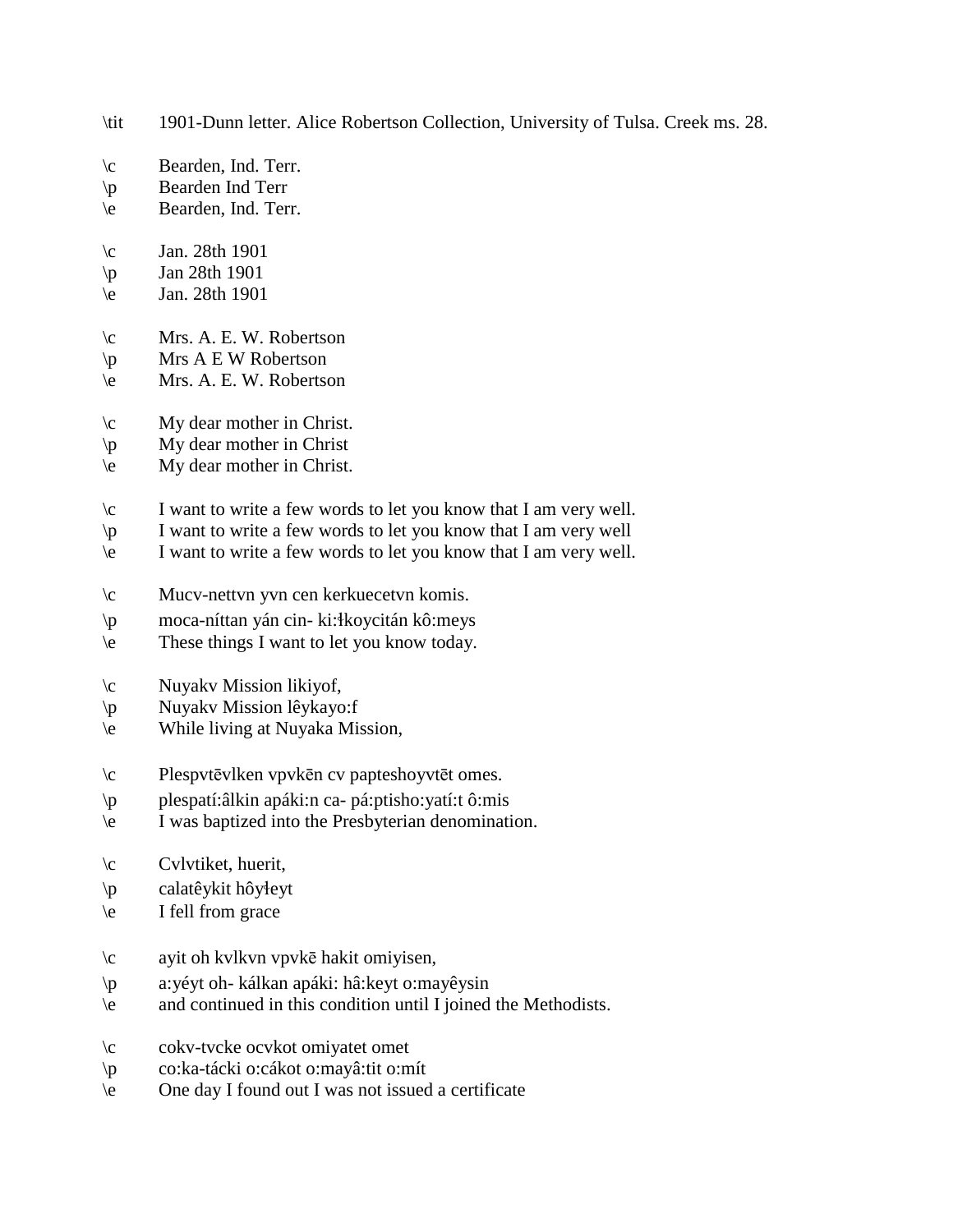- \c yv mucv-nettv ē vkerriciyat Presbyterian oh fulliket ometvn komit,
- \p yá moca-nítta i:y- akí!!eycayâ:t Presbyterian oh- follêykit omítan kô:meyt
- \e so I decided to return to the Presbyterian Church
- \c Thomas Perryman en kerkueciyvtēs.
- \p Thomas Perryman in- kí:!koycayáti:s
- \e so I notified Thomas Perryman
- \c Momis vcewē haken,
- \p mô:meys acíwi: hâ:kin
- \e But a long time later,
- \c nake vn kerkeko omēn huerit omit omes.
- $\pi$  nâ:ki an- kí $\frac{1}{1}$ kiko: ó:mi:n hôy $\frac{1}{1}$ eyt o:méyt o:mís
- \e I was still very confused about this.
- \c Mrs. Moore vm onayet okat,
- \p Mrs Moore am- óna:yít o:kâ:t
- \e Mrs. Moore explained to me
- \c este hocefkv hokkolē mekusvpkv-cuko, en cokv ocat, nake holwvkēt os, makekv
- \p ísti hocífka hokkolí: mi:kosapka-cóko in- có:ka ô:ca:t nâ:ki holwakí:t ô:s ma:kiká
- \e that to be identified with two different churches or denominations is not honorable
- \c mvt tayen cvpenkvlēcēt os.
- \p mát tă: n yin capinkalí:ci:t ô:s
- \e so I am very frightened.
- \c Momet huerin, elkv vm vlaken omat, cvstomē taye haks, komit.
- \p mo:mít hôy!eyn ílka ám- ala:kín o:mâ:t castó:mi: tâ:yi: -ha:ks ko:méyt
- \e I wonder what will happen to me if I should die in this condition.
- \c Yv nake emvyē estomēt omat vm vfvsitet ankerkuecvs, komit okis.
- \p ya- nâ:ki imayí: istó:mi:t ô:ma:t am- afasêytit a:nki:!kóycas kô:meyt o:kéys
- \e I would like for you to handle this matter for me and notify me.
- \c Cēmen en kerkuecvs, Waxey Tanyan cvkicet,
- \p cí:min in- ki!kóycas Waxey Tanyan cakeycít
- \e Waxey Tanyan advised me to report this matter to you
- \c vc vkkiyēn cem en honris.